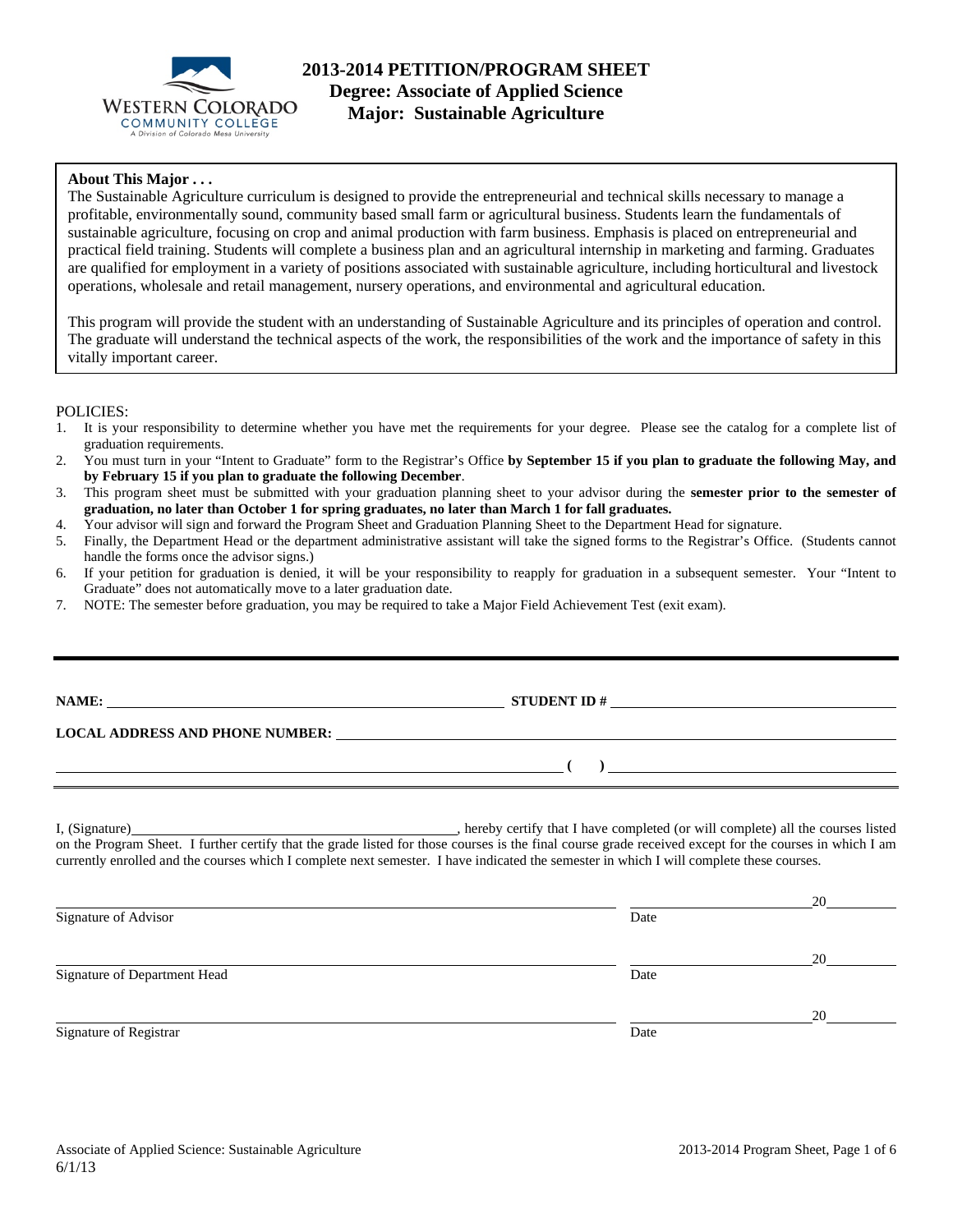#### **Students should work closely with a faculty advisor when selecting and scheduling courses prior to registration.**

Degree Requirements:

- Minimum of 60 hours total (A minimum of 16 taken at CMU in no fewer than two semesters)
- 2.00 cumulative GPA or higher in all CMU coursework
- A grade of "C" or higher must be achieved in coursework toward major content area.
- Pre-collegiate courses (usually numbered below 100) cannot be used for graduation.
- Program sheets are for advising purposes only. Because a program may have requirements specific to the degree, check with your advisor for additional guidelines, including prerequisites, grade point averages, grades, exit examinations, and other expectations. It is the student's responsibility to be aware of, and follow, all guidelines for the degree being pursued. Any exceptions or substitutions must be approved by the faculty advisor and/or Department Head. Courses related to teacher licensure must also be approved by the Teacher Education Dept.
- When filling out the program sheet a course can be used only once.
- See the "Undergraduate Graduation Requirements" in the catalog for additional graduation information.

**GENERAL EDUCATION REQUIREMENTS** (15 semester hours) See the current catalog for a list of courses that fulfill the requirements below. If a course is on the general education list of options and a requirement for your major, you must use it to fulfill the major requirement and make a different selection within the general education requirement.

| Course No Title                                               | Sem.hrs Grade Term |  |  |  |  |  |  |
|---------------------------------------------------------------|--------------------|--|--|--|--|--|--|
| <b>English</b> (6 semester hours)                             |                    |  |  |  |  |  |  |
| <b>ENGL 111 English Composition</b>                           | 3                  |  |  |  |  |  |  |
| <b>ENGL 112 English Composition</b>                           | 3                  |  |  |  |  |  |  |
| <b>Math: MATH 108 or higher</b> (3 semester hours)            |                    |  |  |  |  |  |  |
|                                                               | 3                  |  |  |  |  |  |  |
|                                                               |                    |  |  |  |  |  |  |
| Course No Title                                               | Sem.hrs Grade Term |  |  |  |  |  |  |
| Social Sciences, Natural Science, Fine Arts, or Humanities or |                    |  |  |  |  |  |  |
| <b>Selected Applied Studies Courses (6 semester hours)</b>    |                    |  |  |  |  |  |  |
|                                                               | 3                  |  |  |  |  |  |  |
|                                                               |                    |  |  |  |  |  |  |

### **Other Required Courses (2)**

|                 | <b>Kinesiology</b> (2 semester hours) |  |  |
|-----------------|---------------------------------------|--|--|
| <b>KINE 100</b> | Health and Wellness                   |  |  |
| KINA 1          |                                       |  |  |

### **ASSOCIATE OF APPLIED SCIENCE: COURSE REQUIREMENTS**

(44 semester hours)

|                 | <b>Agriculture Courses</b> (28 semester hours) |  |  |
|-----------------|------------------------------------------------|--|--|
| <b>AGRS 100</b> | <b>Practical Crop Production</b>               |  |  |
| AGRS 100L       | Practical Crop Production Lab                  |  |  |
| <b>AGRS 102</b> | <b>Agriculture Economics</b>                   |  |  |
| <b>AGRS 105</b> | Animal Science                                 |  |  |
| <b>AGRS 125</b> | Agricultural Machinery                         |  |  |
| <b>AGRS 205</b> | Farm/Ranch Management                          |  |  |
| <b>AGRS 210</b> | <b>Agricultural Marketing</b>                  |  |  |
| <b>AGRS 240</b> | Intro Soil Science                             |  |  |
| AGRS 240L       | Intro Soil Science Lab                         |  |  |
| <b>AGRS 293</b> | Cooperative Experience                         |  |  |
|                 |                                                |  |  |

#### **Restricted Electives** (select min. of 9 semester hours – see

|  | recommended advising tracks) |  |  |  |
|--|------------------------------|--|--|--|
|--|------------------------------|--|--|--|

|                 | recommended advising tracks)       |         |  |
|-----------------|------------------------------------|---------|--|
| ACCT 201        | Prin of Financial Accting          | 3       |  |
| AGRS 103        | Intro to Entomology                |         |  |
| AGRS 103L       | Intro to Entomology Lab            |         |  |
| <b>AGRS 110</b> | <b>Integrated Pest Management</b>  | 3       |  |
| AGRS 118        | Farm Structures/Green Houses       | 3       |  |
| AGRS 208        | <b>Agricultural Finance</b>        | 3       |  |
| <b>AGRS 224</b> | <b>Integrated Ranch Management</b> | 3       |  |
| AGRS 225        | Feeds and Feeding                  |         |  |
| AGRS 230        | Farm Animal Anatomy/Phys           | 3       |  |
| AGRS 250        | Live Animal & Carcass Eval         |         |  |
| AGRS 250L       | Live An. & Carcass Eval Lab        | 2       |  |
| AGRS 260        | <b>Plant Propagation</b>           | 3       |  |
| AGRS 288        | <b>Livestock Practicum</b>         |         |  |
| AGRS 288L       | Livestock Practicum Lab            |         |  |
| AGRS 296        | Topics: Sustain. Ag Practices      | $1 - 3$ |  |
| <b>CISB 101</b> | <b>Business Info Technology</b>    | 3       |  |
|                 |                                    |         |  |
|                 |                                    |         |  |

\_\_\_\_\_\_ \_\_\_\_ \_\_\_\_\_\_\_\_\_\_\_\_\_\_\_\_\_\_\_\_\_\_\_\_ \_\_\_\_\_ \_\_\_\_\_\_\_\_ \_\_\_\_\_\_ \_\_\_\_ \_\_\_\_\_\_\_\_\_\_\_\_\_\_\_\_\_\_\_\_\_\_\_\_ \_\_\_\_\_ \_\_\_\_\_\_\_\_

**Unrestricted Electives** (up to 5 semester hours) MATH 1xx \_\_\_\_\_\_\_\_\_\_\_\_\_\_\_\_\_\_\_\_\_\_\_\_ 1 \_\_\_\_\_ \_\_\_\_\_\_\_\_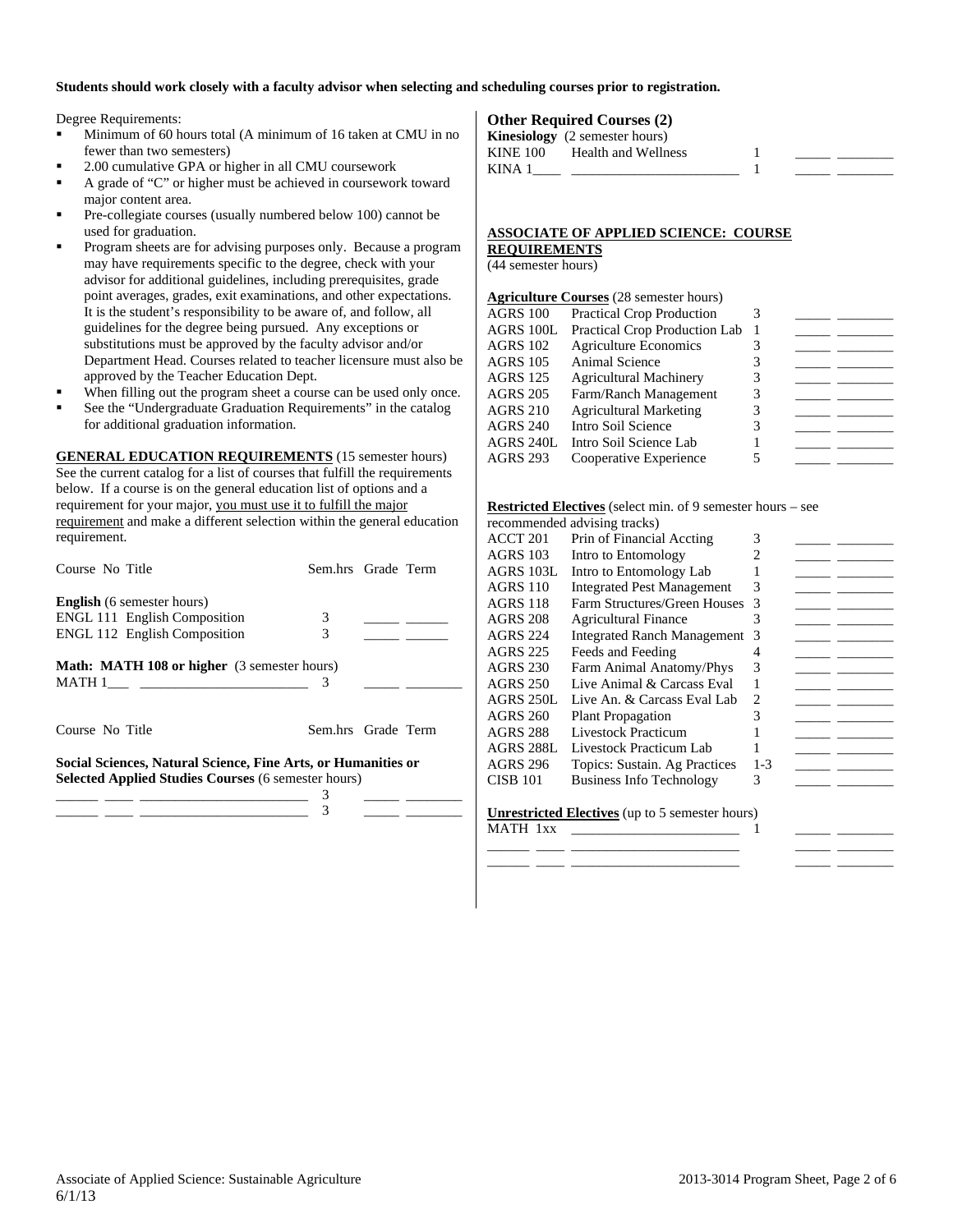This is a recommended sequence of course work. Certain courses may have prerequisites or are only offered during the Fall or Spring semesters. It is the student's responsibility to meet with the assigned advisor and check the 2 year course matrix on the Colorado Mesa website for course availability.

### **Animal Science Advising Sheet**

## **FRESHMAN YEAR**

| <b>Fall Semester</b> |                                  | <b>Hours</b> | <b>Spring Semester</b> |                                                          | <b>Hours</b>  |
|----------------------|----------------------------------|--------------|------------------------|----------------------------------------------------------|---------------|
| <b>MATH 108</b>      | <b>Technical Mathematics</b>     | 4            | <b>ENGL 111</b>        | <b>English Composition</b>                               | 3             |
| AGRS 100             | <b>Practical Crop Production</b> |              | <b>AGRS 230</b>        | Farm Animal A&P                                          | 3             |
| AGRS 100L            | Practical Crop Production Lab    |              | <b>AGRS</b> 102        | Agriculture Economics                                    | 3             |
| AGRS 125             | <b>Agricultural Machinery</b>    |              | <b>AGRS 205</b>        | Farm/Ranch Management                                    | $\mathcal{R}$ |
| <b>AGRS</b> 105      | Animal Science                   | <u>3</u>     |                        | General Education Social Sciences, Natural Science, Fine |               |
|                      |                                  | 14           |                        | Arts, or Humanities or Selected Applied Studies Courses  | 3             |
|                      |                                  |              |                        |                                                          |               |

| <b>Summer</b> | AGRS 293 | Co-op Work Experience |  |
|---------------|----------|-----------------------|--|
|---------------|----------|-----------------------|--|

| <b>Fall Semester</b> |                                | <b>Hours</b>   | <b>Spring Semester</b> |                                                          | <b>Hours</b>   |
|----------------------|--------------------------------|----------------|------------------------|----------------------------------------------------------|----------------|
| <b>ENGL 112</b>      | <b>English Composition</b>     |                | $KINA*$                | Activity                                                 |                |
| <b>AGRS 240</b>      | Intro. Soil Science            |                | <b>KINE 100</b>        | <b>Health and Wellness</b>                               |                |
| AGRS 240L            | Intro. Soil Science Lab        |                |                        | General Education Social Sciences, Natural Science, Fine |                |
| <b>AGRS 250</b>      | Live Animal & Carcass Eval     |                |                        | Arts, or Humanities or Selected Applied Studies Courses  | 3              |
| AGRS 250L            | Live Animal & Carcass Eval Lab |                | <b>AGRS 210</b>        | <b>Agricultural Marketing</b>                            | 3              |
| Elective             |                                | $\overline{2}$ | <b>AGRS 288</b>        | Livestock Practicum                                      |                |
|                      |                                | 12             | AGRS 288L              | Livestock Practicum Lab                                  |                |
|                      |                                |                | <b>AGRS 225</b>        | Feeds & Feeding                                          | $\overline{4}$ |
|                      |                                |                |                        |                                                          | 14             |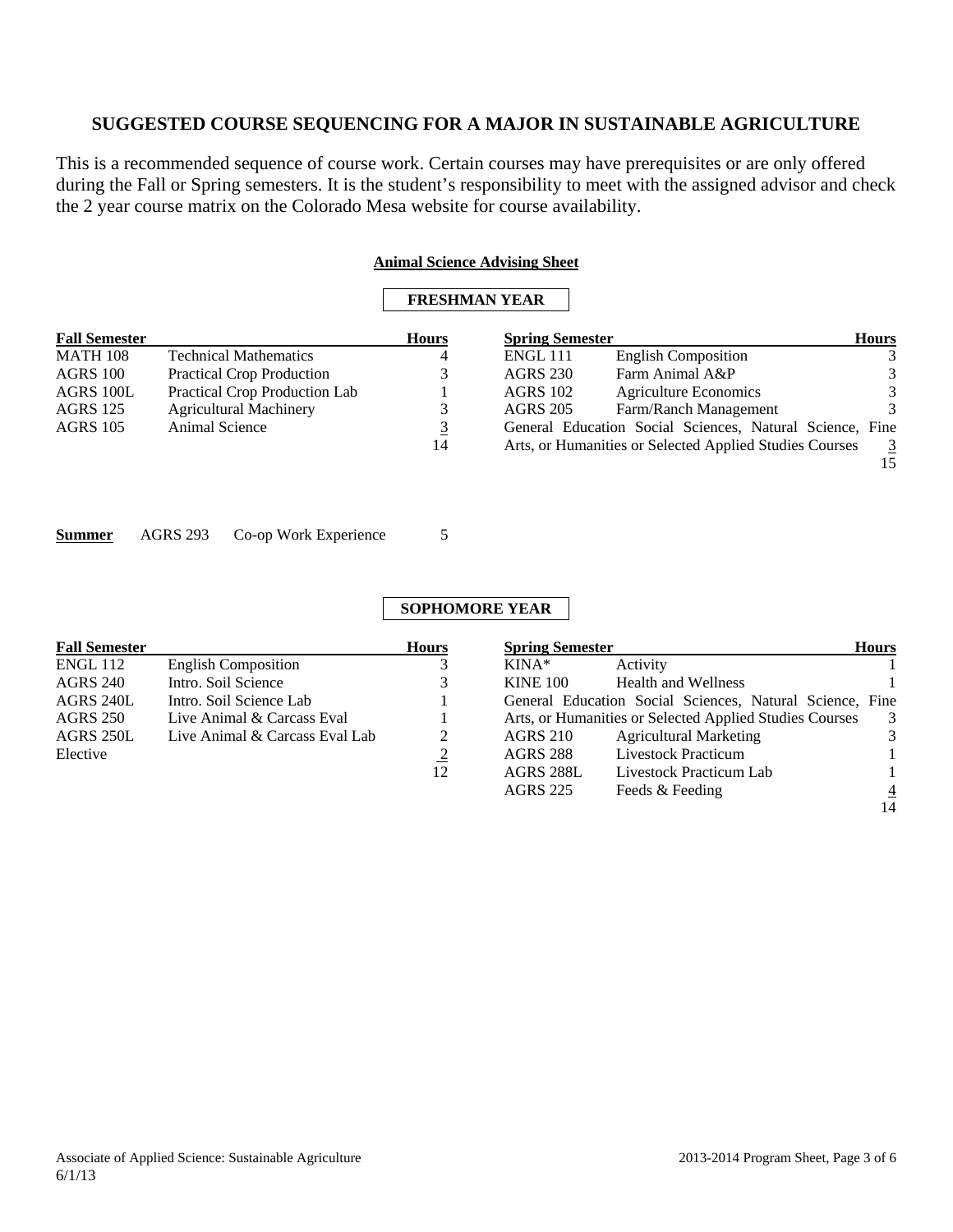This is a recommended sequence of course work. Certain courses may have prerequisites or are only offered during the Fall or Spring semesters. It is the student's responsibility to meet with the assigned advisor and check the 2 year course matrix on the Colorado Mesa website for course availability.

|                      |                 |                                  |                      | <b>Crop/Plant Advising Sheet</b> |                                                          |                |
|----------------------|-----------------|----------------------------------|----------------------|----------------------------------|----------------------------------------------------------|----------------|
|                      |                 |                                  | <b>FRESHMAN YEAR</b> |                                  |                                                          |                |
| <b>Fall Semester</b> |                 |                                  | <b>Hours</b>         | <b>Spring Semester</b>           |                                                          | <b>Hours</b>   |
| MATH 108             |                 | <b>Technical Mathematics</b>     | 4                    | <b>ENGL 111</b>                  | <b>English Composition</b>                               | 3              |
| AGRS 100             |                 | <b>Practical Crop Production</b> | 3                    | <b>AGRS 102</b>                  | <b>Agriculture Economics</b>                             | 3              |
| AGRS 100L            |                 | Practical Crop Production Lab    |                      | <b>AGRS 103</b>                  | Intro to Entomology                                      | 2              |
| AGRS 125             |                 | <b>Agricultural Machinery</b>    | 3                    | AGRS 103L                        | Intro to Entomology Lab                                  |                |
| AGRS 105             | Animal Science  |                                  | $\overline{3}$       | <b>AGRS 205</b>                  | Farm/Ranch Management                                    | 3              |
|                      |                 |                                  | 14                   |                                  | General Education Social Sciences, Natural Science, Fine |                |
|                      |                 |                                  |                      |                                  | Arts, or Humanities or Selected Applied Studies Courses  | $\overline{3}$ |
|                      |                 |                                  |                      |                                  |                                                          | 15             |
|                      |                 |                                  |                      |                                  |                                                          |                |
|                      |                 |                                  |                      |                                  |                                                          |                |
|                      |                 |                                  |                      |                                  |                                                          |                |
| Summer               | <b>AGRS 293</b> | Co-op Work Experience            | 5                    |                                  |                                                          |                |
|                      |                 |                                  |                      |                                  |                                                          |                |
|                      |                 |                                  |                      |                                  |                                                          |                |

| <b>Fall Semester</b> |                            | <b>Hours</b> | <b>Spring Semester</b> |                                                          | <b>Hours</b>   |
|----------------------|----------------------------|--------------|------------------------|----------------------------------------------------------|----------------|
| ENGL 112             | <b>English Composition</b> | 3            | $KINA*$                | Activity                                                 |                |
| <b>AGRS 240</b>      | Intro. Soil Science        | 3            | <b>KINE 100</b>        | <b>Health and Wellness</b>                               |                |
| AGRS 240L            | Intro. Soil Science Lab    |              |                        | General Education Social Sciences, Natural Science, Fine |                |
| <b>AGRS 260</b>      | <b>Plant Propagation</b>   | 3            |                        | Arts, or Humanities or Selected Applied Studies Courses  | 3              |
| Elective             |                            | 3            | <b>AGRS 210</b>        | <b>Agricultural Marketing</b>                            | 3              |
|                      |                            | 13           | <b>AGRS 110</b>        | <b>Integrated Pest Management</b>                        | 3              |
|                      |                            |              | Elective               |                                                          | $\overline{2}$ |
|                      |                            |              |                        |                                                          | 13             |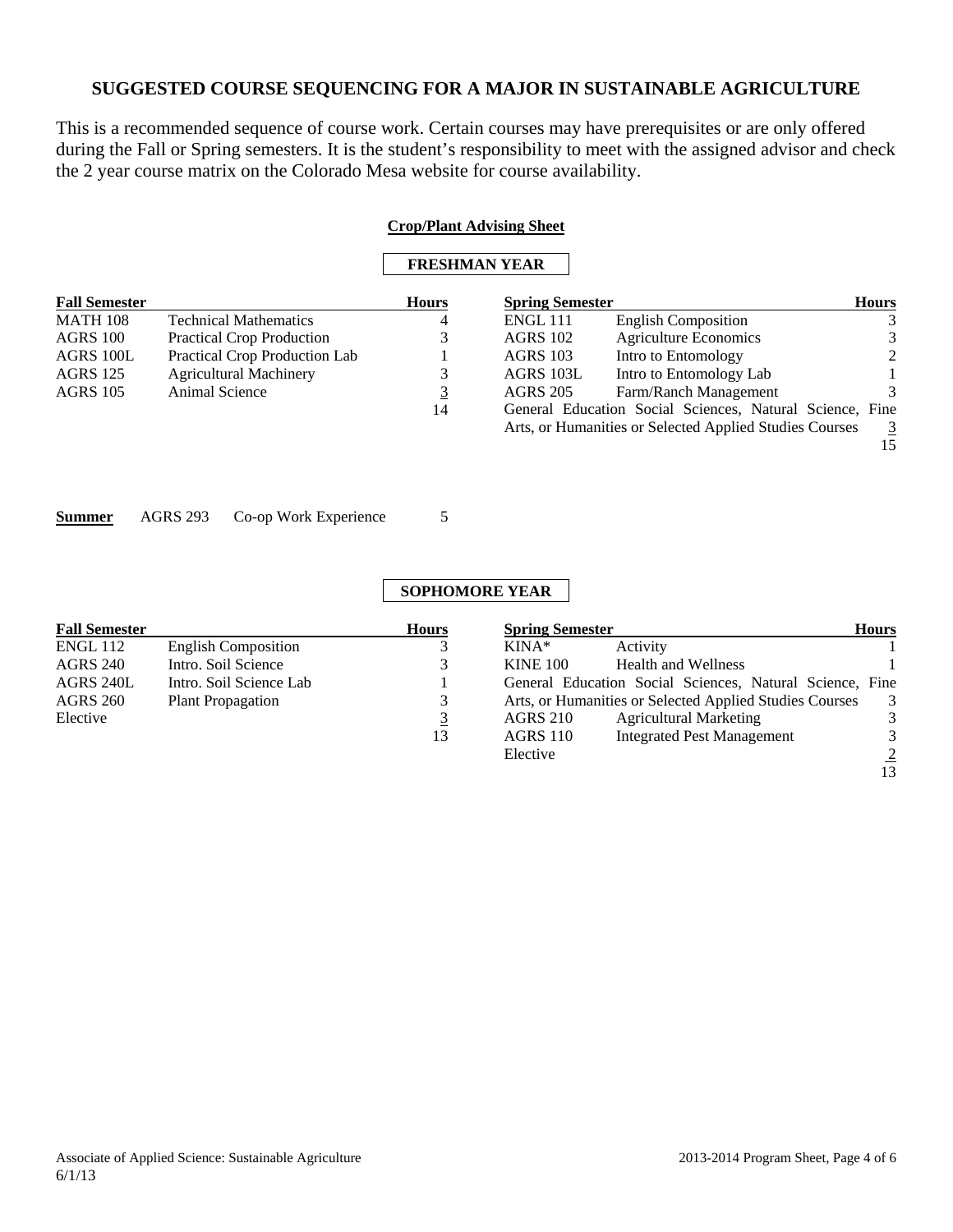This is a recommended sequence of course work. Certain courses may have prerequisites or are only offered during the Fall or Spring semesters. It is the student's responsibility to meet with the assigned advisor and check the 2 year course matrix on the Colorado Mesa website for course availability.

|                      |                                  |              | <b>Bio-Agriculture Advising Sheet</b><br><b>FRESHMAN YEAR</b> |                                                         |                      |
|----------------------|----------------------------------|--------------|---------------------------------------------------------------|---------------------------------------------------------|----------------------|
| <b>Fall Semester</b> |                                  | <b>Hours</b> | <b>Spring Semester</b>                                        |                                                         | <b>Hours</b>         |
| <b>MATH 108</b>      | <b>Technical Mathematics</b>     | 4            | <b>ENGL 111</b>                                               | <b>English Composition</b>                              | 3                    |
| AGRS 100             | <b>Practical Crop Production</b> | 3            | <b>AGRS 102</b>                                               | <b>Agriculture Economics</b>                            | 3                    |
| AGRS 100L            | Practical Crop Production Lab    |              | <b>AGRS 103</b>                                               | Intro to Entomology                                     | $\mathfrak{D}$       |
| <b>AGRS</b> 125      | <b>Agricultural Machinery</b>    | 3            | AGRS 103L                                                     | Intro to Entomology Lab                                 |                      |
| <b>AGRS</b> 105      | <b>Animal Science</b>            | <u>3</u>     | <b>AGRS 205</b>                                               | Farm/Ranch Management                                   | 3.                   |
|                      |                                  | 14           | General Education Social Sciences, Natural Science, Fine      |                                                         |                      |
|                      |                                  |              |                                                               | Arts, or Humanities or Selected Applied Studies Courses | $\overline{3}$<br>15 |

**Summer** AGRS 293 Co-op Work Experience 5

| <b>Fall Semester</b> |                            | <b>Hours</b> | <b>Spring Semester</b> |                                                          | <b>Hours</b>   |
|----------------------|----------------------------|--------------|------------------------|----------------------------------------------------------|----------------|
| <b>ENGL 112</b>      | <b>English Composition</b> |              | $KINA*$                | Activity                                                 |                |
| <b>AGRS 240</b>      | Intro. Soil Science        |              | <b>KINE 100</b>        | <b>Health and Wellness</b>                               |                |
| AGRS 240L            | Intro. Soil Science Lab    |              |                        | General Education Social Sciences, Natural Science, Fine |                |
| <b>AGRS 260</b>      | <b>Plant Propagation</b>   | 3            |                        | Arts, or Humanities or Selected Applied Studies Courses  | 3              |
| <b>AGRS 296</b>      | Sustainable Ag Practices   | 3            | <b>AGRS 210</b>        | <b>Agricultural Marketing</b>                            | 3              |
|                      |                            | 13           | <b>AGRS 110</b>        | <b>Integrated Pest Management</b>                        | 3              |
|                      |                            |              | Elective               |                                                          | $\overline{2}$ |
|                      |                            |              |                        |                                                          | 13             |